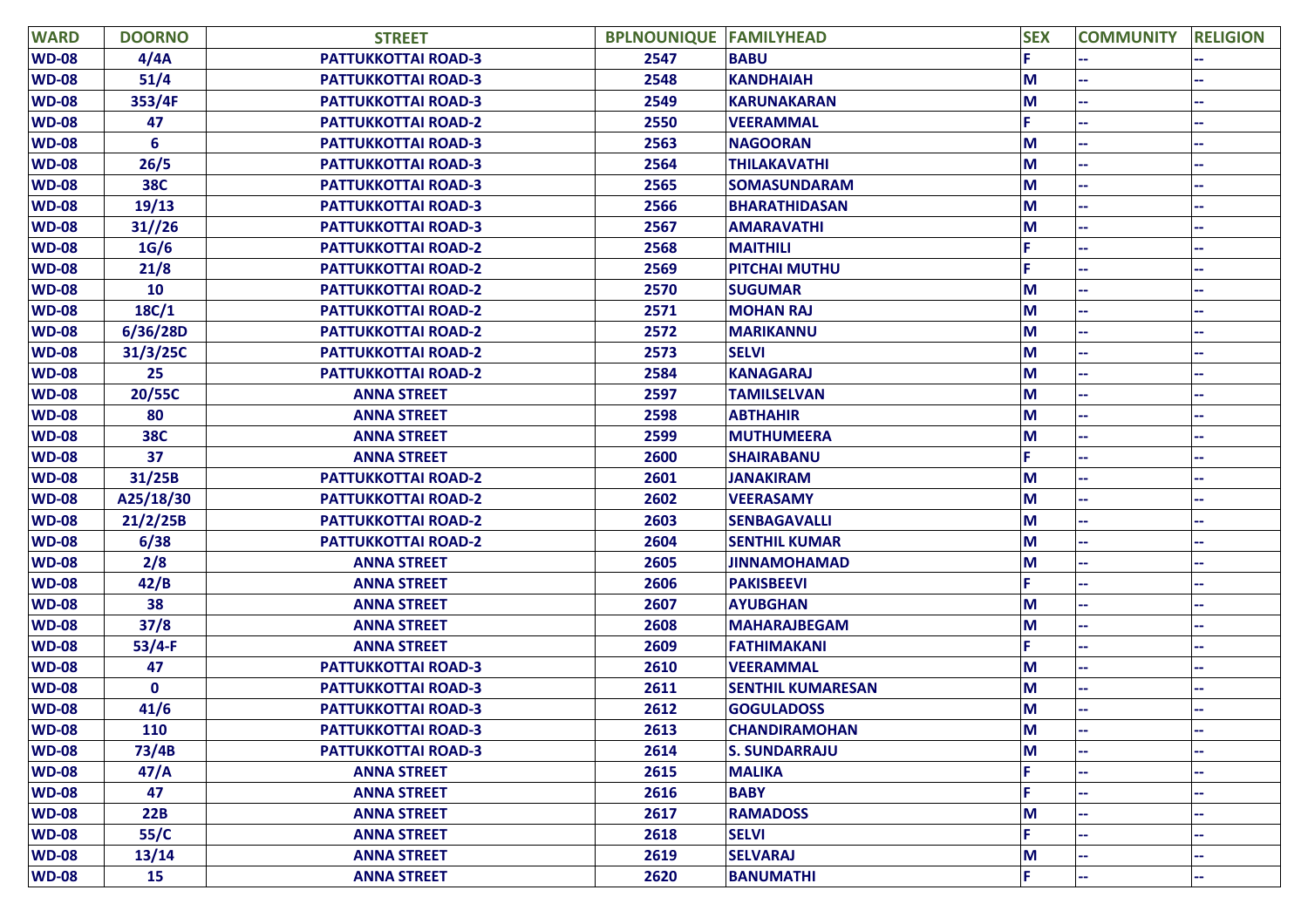| <b>WARD</b>  | <b>DOORNO</b> | <b>STREET</b>              | <b>BPLNOUNIQUE FAMILYHEAD</b> |                        | <b>SEX</b>     | <b>COMMUNITY</b> | <b>RELIGION</b> |
|--------------|---------------|----------------------------|-------------------------------|------------------------|----------------|------------------|-----------------|
| <b>WD-08</b> | <b>12B</b>    | <b>ANNA STREET</b>         | 2621                          | <b>RAJA</b>            | M              |                  |                 |
| <b>WD-08</b> | 55/8          | <b>ANNA STREET</b>         | 2633                          | <b>KAJANASUMUDEEN</b>  | M              |                  |                 |
| <b>WD-08</b> | 39            | <b>ANNA STREET</b>         | 2648                          | <b>RENGARAJAN</b>      | M              |                  |                 |
| <b>WD-08</b> | 65/4          | <b>ANNA STREET</b>         | 2660                          | <b>MARIYAPPAN</b>      | M              |                  |                 |
| <b>WD-08</b> | $110*1$       | <b>ANNA STREET</b>         | 2661                          | <b>MATHUR</b>          | E.             |                  |                 |
| <b>WD-08</b> | 178           | <b>ANNA STREET</b>         | 2662                          | <b>SATHIYANATHAN</b>   | M              |                  |                 |
| <b>WD-08</b> | 83/13         | PATTUKKOTTAI ROAD-1        | 2663                          | <b>POONGOTHAI</b>      |                |                  |                 |
| <b>WD-08</b> | 11/7B         | <b>ANNA STREET</b>         | 2664                          | <b>TAMILSELVI</b>      | M              |                  |                 |
| <b>WD-08</b> | <b>28F</b>    | <b>PATTUKKOTTAI ROAD-2</b> | 2665                          | MUTHUKRISHNAN          | M              |                  |                 |
| <b>WD-08</b> | 20            | <b>PATTUKKOTTAI ROAD-2</b> | 2666                          | <b>SAVITHIRI</b>       | Е              |                  |                 |
| <b>WD-08</b> | 65/6A         | <b>ANNA STREET</b>         | 2667                          | <b>SEKAR</b>           | M              |                  |                 |
| <b>WD-08</b> | 69/6          | <b>PATTUKKOTTAI ROAD-1</b> | 2668                          | <b>KANNAN</b>          | M              |                  |                 |
| <b>WD-08</b> | 72            | <b>ANNA STREET</b>         | 2669                          | <b>NARAYANASAMY</b>    | E.             |                  |                 |
| <b>WD-08</b> | 77/6H         | <b>PATTUKKOTTAI ROAD-4</b> | 2670                          | <b>THECHINAMOORTHY</b> | M              |                  |                 |
| <b>WD-08</b> | 57/5H         | PATTUKKOTTAI ROAD-4        | 2671                          | <b>EASHWARAN</b>       | M              |                  |                 |
| <b>WD-08</b> | 61/51         | <b>PATTUKKOTTAI ROAD-4</b> | 2672                          | <b>MALIGA</b>          |                |                  |                 |
| <b>WD-08</b> | 55/5D         | <b>PATTUKKOTTAI ROAD-4</b> | 2673                          | <b>RAJATHI</b>         |                |                  |                 |
| <b>WD-08</b> | 49/5          | PATTUKKOTTAI ROAD-4        | 2674                          | <b>SELVARAJ</b>        | M              |                  |                 |
| <b>WD-08</b> | 49/5D         | <b>ANNA STREET</b>         | 2675                          | <b>SENTHILVEL</b>      | M              |                  |                 |
| <b>WD-08</b> | 3114/25D      | <b>ANNA STREET</b>         | 2676                          | <b>GANESH</b>          | M              |                  |                 |
| <b>WD-08</b> | E6/71         | PATTUKKOTTAI ROAD-4        | 2677                          | <b>VEERAMMAL</b>       | p              |                  |                 |
| <b>WD-08</b> | 77/61A        | <b>PATTUKKOTTAI ROAD-4</b> | 2678                          | <b>RASATHI</b>         | F              |                  |                 |
| <b>WD-08</b> | 12/A1         | <b>ANNA STREET</b>         | 2679                          | <b>ESTHAR</b>          | M              |                  |                 |
| <b>WD-08</b> | 81/13         | <b>ANNA STREET</b>         | 2680                          | <b>RAJALAKSHMI</b>     | M              |                  |                 |
| <b>WD-08</b> | 32/28         | <b>ANNA STREET</b>         | 2682                          |                        | 0 <sub>M</sub> |                  |                 |
| <b>WD-08</b> | 3A/39         | <b>PATTUKKOTTAI ROAD-4</b> | 2694                          | <b>MANIKAM</b>         | M              |                  |                 |
| <b>WD-08</b> | 77/61A        | <b>PATTUKKOTTAI ROAD-4</b> | 2701                          | <b>PARAMASIVAM</b>     | M              |                  |                 |
| <b>WD-08</b> | 18            | <b>PATTUKKOTTAI ROAD-4</b> | 2715                          | <b>GANAPATHI</b>       | M              |                  |                 |
| <b>WD-08</b> | 57            | <b>PATTUKKOTTAI ROAD-4</b> | 2716                          | <b>SHANKAR</b>         | M              |                  |                 |
| <b>WD-08</b> | 56/9          | <b>PATTUKKOTTAI ROAD-4</b> | 2718                          | <b>MURUGESAN</b>       | M              |                  |                 |
| <b>WD-08</b> | 62/4          | PATTUKKOTTAI ROAD-4        | 2719                          | <b>SOMU</b>            | M              |                  |                 |
| <b>WD-08</b> | 50/45         | <b>PATTUKKOTTAI ROAD-4</b> | 2720                          | <b>PANNER SELVAM</b>   | M              |                  |                 |
| <b>WD-08</b> | 29/50         | <b>RAILWAY FEEDER ROAD</b> | 2721                          | <b>SUBBAIAH</b>        | M              |                  |                 |
| <b>WD-08</b> | 53/5/C        | <b>PATTUKKOTTAI ROAD-4</b> | 2722                          | <b>NARAYANASAMY</b>    | M              |                  |                 |
| <b>WD-08</b> | 12B/21        | <b>RAILWAY FEEDER ROAD</b> | 2723                          | <b>DHARMAN</b>         | $M$            |                  |                 |
| <b>WD-08</b> | 67/6A         | <b>PATTUKKOTTAI ROAD-4</b> | 2724                          | <b>ILAYARAJA</b>       | M              |                  |                 |
| <b>WD-08</b> | 3F            | <b>PATTUKKOTTAI ROAD-4</b> | 2725                          | <b>SELVARAJ</b>        | M              |                  |                 |
| <b>WD-08</b> | 36            | <b>PATTUKKOTTAI ROAD-4</b> | 2726                          | <b>VEERAIAH</b>        | M              |                  |                 |
| <b>WD-08</b> | 10/7          | <b>PATTUKKOTTAI ROAD-2</b> | 2727                          | <b>PARAMESWARI</b>     | E.             |                  |                 |
| <b>WD-08</b> | 19/2          | <b>PATTUKKOTTAI ROAD-4</b> | 2728                          | KALYANAMOORTHI         | M              |                  |                 |